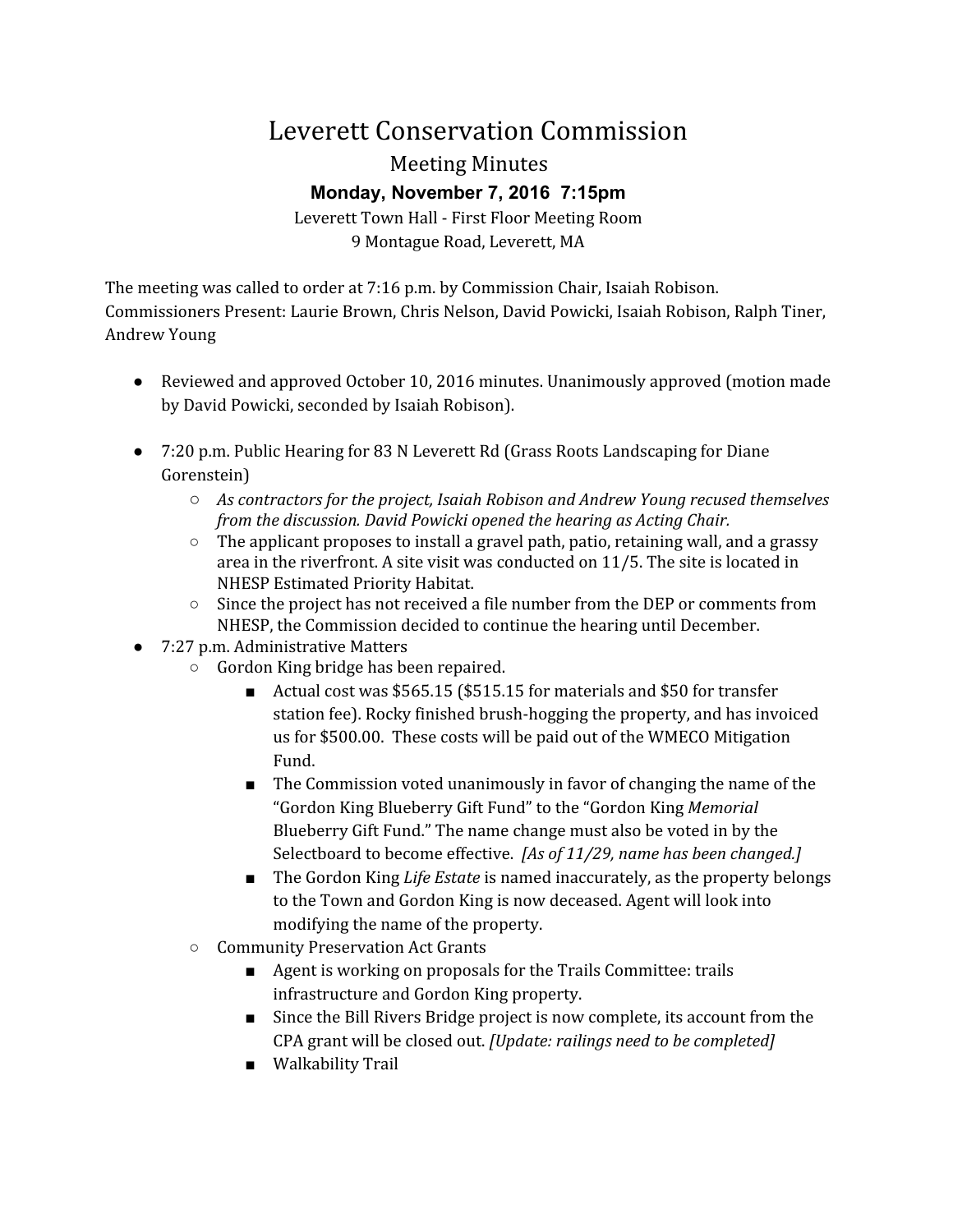- Les & Terry Allen are applying for a separate grant to install a senior walking path using parts of the Bill Rivers trail.
- The Conservation Commission lends its support to the project, and identifies no resource issues.
- Overview of MACC Fall Conference
	- Emphasized the importance of working with foresters in order to conserve land as forest.
	- It was recommended that a Commission member be appointed to review Forest Cutting Plans so that comments can be made within the 10-day review period. Andrew Young volunteered.
	- A presentation on conducting timber harvest on conservation land in Athol was particularly insightful.
- 7:38 p.m. Old Business
	- FRCOG Permits
		- 5 Two Mile Rd (Valley Home Improvement for John Hunter) No resource issues
	- Update from 17 Richardson Rd
		- Work has been done without recording the Order of Conditions at the Registry. Other projects have been identified that have been completed without recording.
		- The agent will propose a protocol for requiring a recording fee with Notice of Intent submission. The agent will record the Order on behalf of the applicant.
- 7:45 p.m. New Business (Issues around town)
	- Request for Certificate of Compliance for 29 N Leverett Rd (Barry Oberpriller for Lynn Hall)
		- **EXECUTE:** Site visit was conducted on  $11/5$ . Work was completed in compliance with conditions of the Order. Isaiah Robison made a motion to issue the Certificate of Compliance. Seconded by Andrew Young, vote unanimous.
	- Forestry Stream Crossing at 92 Amherst Rd Eric Donnelly for Dick Hankinson
		- The DCR requires permission from the Commission for a stream crossing on town land in order to approve a Forest Cutting Plan.
		- Isaiah Robison made a motion to grant permission for the stream crossing *under the conditions* that DCR Best Management Practices be followed, and that the Commission shall be notified 48 hours before work commences. Seconded by Ralph Tiner; vote unanimous.
	- 118 Long Plain Rd
		- An inquiry was made about installing a well on the property.
- 7:49 p.m. Other New Business not considered as of the date of this notice
	- Verizon cell tower RDA (Long Plain Rd) is expected for next meeting.